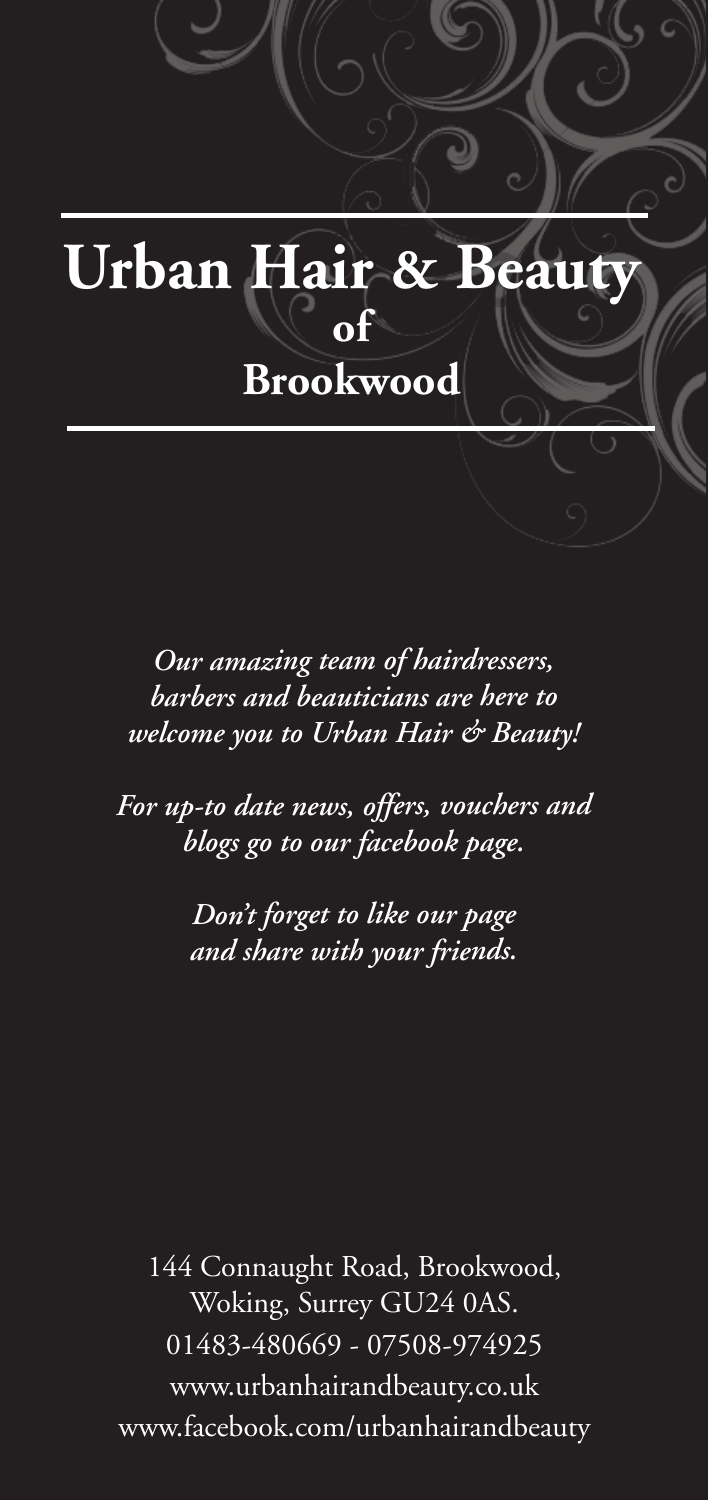# **Hairdressing**

## LADIES HAIR SERVICE

Hair is our passion! Consultations are free.

## The Basics

**Wash** cut and blow dry from £30.00 **Re-Style** from **£40.00 Wash** and blow dry from £20.00 **Young ladies cut and blow dry** (12- 16 Years) **£15.00 Little girls cut** (0-12 Years) **£7.00**

## The Colour Collection

20% off all colour services on Monday and Thursday with every cut was and blowdry

#### **Full head of highlights,**

| from $£70.00$ |
|---------------|
|               |
| from $£50.00$ |
| £35.00        |
| £40.00        |
| £25.00        |
| £40.00        |
| £10.00        |
|               |

## Completely Gorgeous

| Full head of highlights and tint | £100.00 |
|----------------------------------|---------|
| Half head of highlights and tint | £70.00  |
| <b>Fashion colours</b>           | P.O.A   |
| Colour correction                | P.O.A   |

## Perms

| Includes a cut, wash and blow-dry |        |
|-----------------------------------|--------|
| Full head perm                    | £60.00 |
| Half head perm                    | £50.00 |
| <b>Fashion</b> perms              | P.O.A  |
| Wedding and special occasion hair | P.O.A  |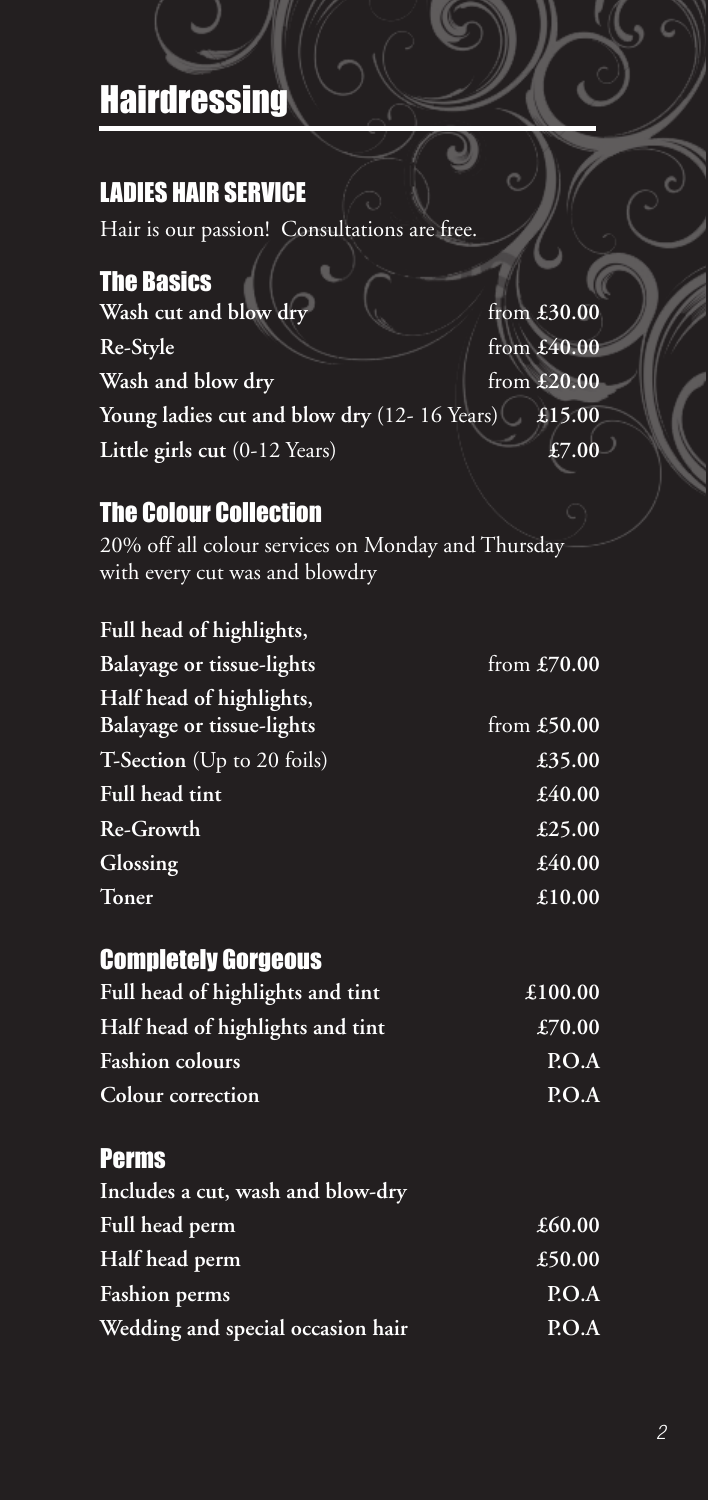# **Hairdressing**

## Mens Hair Service

No appointment necessary

| £14.00                                          |
|-------------------------------------------------|
| £10.00                                          |
| £6.50                                           |
| £8.00                                           |
| $\overline{£7.00}$                              |
| £8.00                                           |
| £3.00                                           |
| £13.00                                          |
| £22.00                                          |
| Wash cut and blow dry and a hot towel wet shave |
|                                                 |

**Mens colour and fashion colours P.O.A**

**Gift vouchers available to treat that someone special! 20% off walk-in ladies colour & beauty 25% cancellation fee if appointments are cancelled within 24 hours or missed**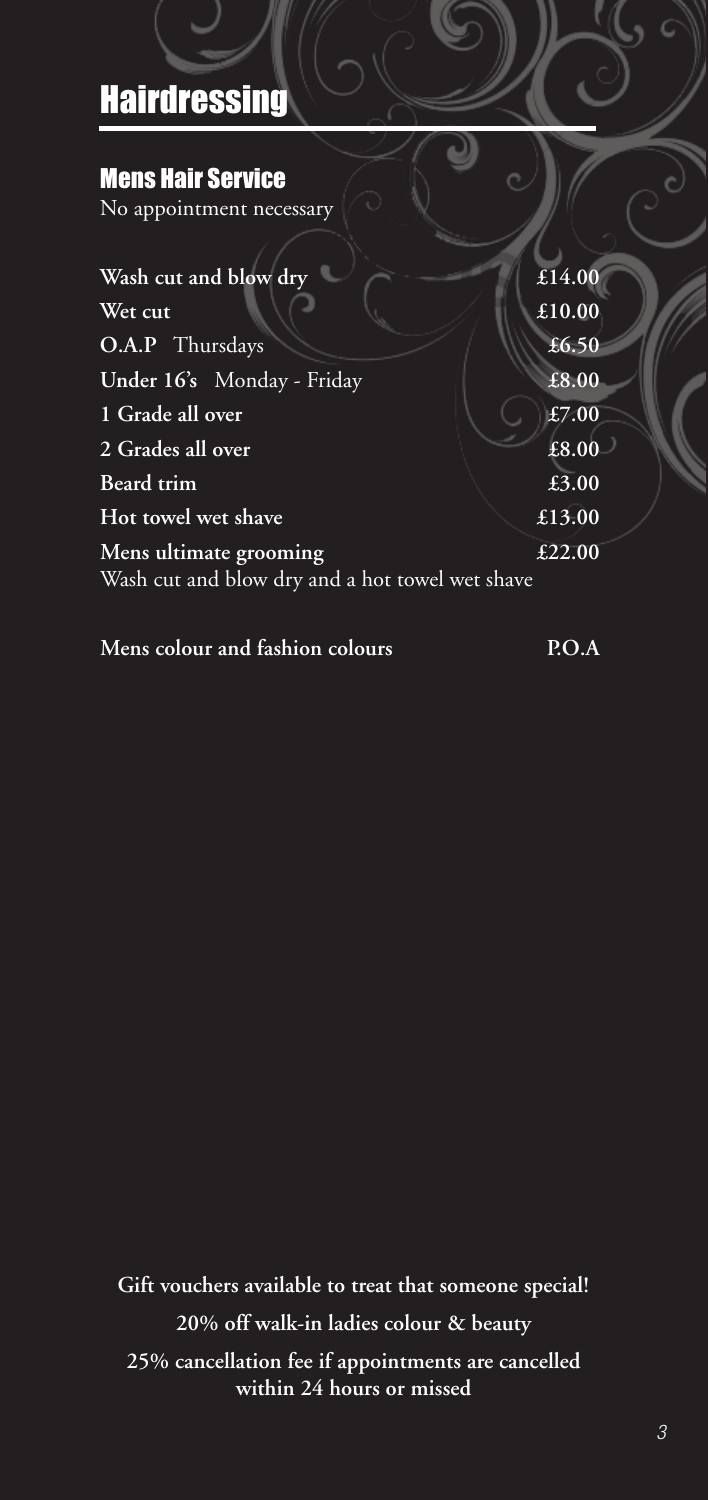| <b>Waxing</b>                       |      |        |
|-------------------------------------|------|--------|
| Full Leg                            |      | £25.00 |
| $3/\overline{4 \text{ Leg}}$        |      | £20.00 |
| $1/2$ Leg                           |      | £18.00 |
| Underarm                            |      | £11.00 |
| Bikini                              |      | £11.00 |
| Underarm or bikini with any leg wax |      | £9.00  |
| Brazilian - Landing strip           |      | £19.50 |
| Hollywood - All off                 |      | £28.00 |
| Mexican - Landing strip             |      |        |
| with all off underneath             |      | £25.50 |
| Full arm                            |      | £21.50 |
| Half arm                            |      | £18.00 |
| Lip or chin                         |      | £9.00  |
| Lip and chin                        |      | £15.00 |
| Eyebrow shaping                     |      | £10.00 |
| Facial waxing                       | from | £9.00  |
| <b>Breast waxing</b>                |      | £9.00  |
| <b>Lower</b> back                   | from | £10.00 |

## Men's waxing

| <b>Back and shoulders</b> |      | £22.00 |
|---------------------------|------|--------|
| Chest wax                 |      | £21.00 |
| Shoulders                 |      | £14.50 |
| Abdomen                   |      | £10.00 |
| Facial waxing             | from | £9.00  |
| Eyebrow shape             |      | £10.00 |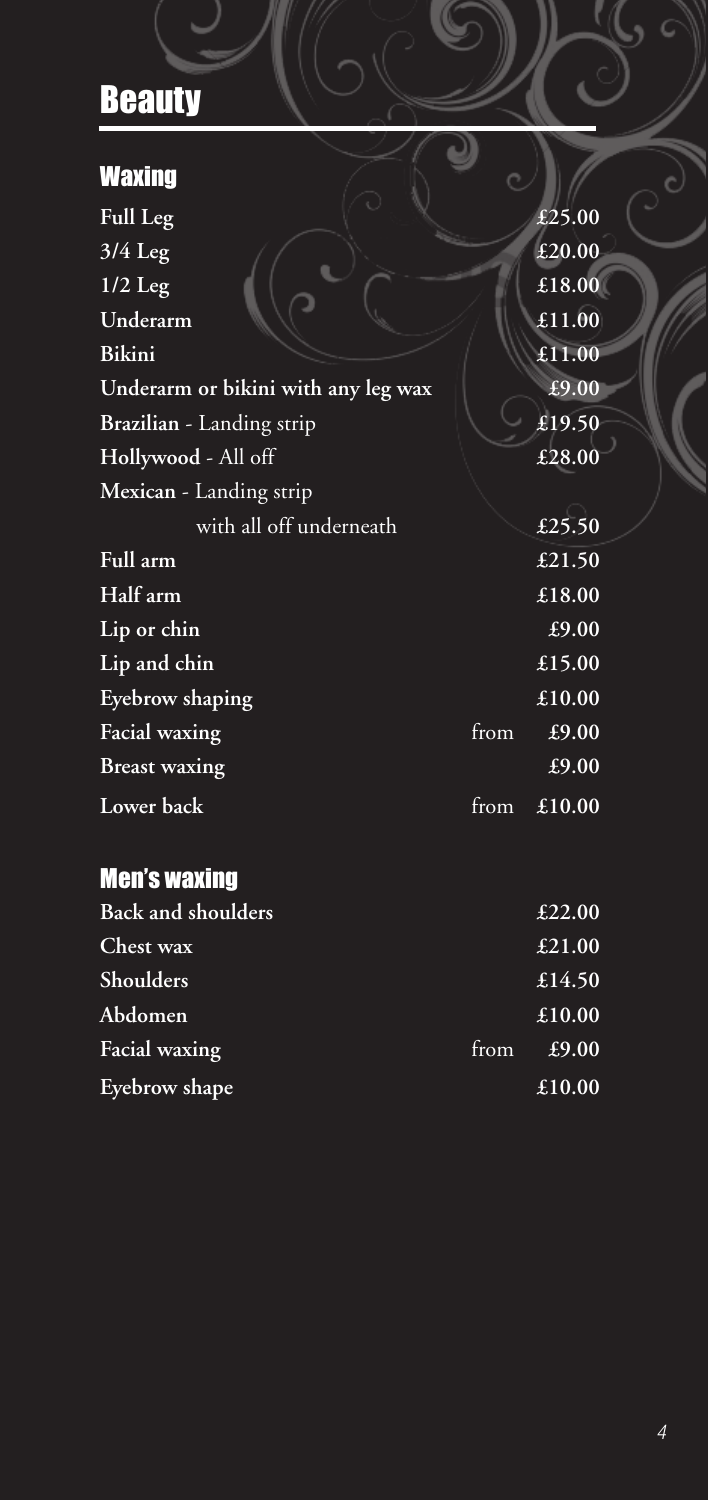## Spray Tanning

## **Sienna**✗ **Spray Tan £25.00**

Getting a tan has never been easier! With different shades to choose from you can decide what look you really want to achieve. Our tanning solutions even have a fantastic fragrance and you can feel like you are actually soaking up the rays, drinking a poolside cocktail! Sienna✗ lasts for approximately 7 to 10 days. Clients are advised to exfoliate using a oil free body scrub, not to moisturize and to wear dark loose clothing for after the treatment. Sienna**x** is used at Urban Retreat at Harrods and Strictly Come Dancing! Tan develops 4-8 hours

## Hands and Feet

Bio Sculpture Gel

Also known as the three week manicure! No chipping, smudging or no waiting for it to dry!This revolutionary gel will protect and help your natural nail to grow, with no filing on the nail bed. With a selection of up to 50 colours to choose to suit your mood! Great for finger and toe nails! Just watch your nails grow!

| Gel overlays (clear, colour or french)                              | £34.00         |
|---------------------------------------------------------------------|----------------|
| Rockstar glitter gels                                               | £38.00         |
| Gel overlays with extensions                                        | extra $£10.00$ |
|                                                                     |                |
| Gel overlays with a pedicure                                        | £53.00         |
| Extra nail repairs with overlays                                    | £2.00          |
| Individual nail repairs                                             | £4.00          |
| Infills recommended every 2-3 weeks<br>Infills same price as above. |                |

### **Foil nail wraps £20.00**

Nail art has never been so easy and eye-catching! These trendy wraps are applied to the natural nail or extensions, with no damage. With many designs to choose from the possibilities of what can be achieved are endless.Trendy nail wraps can also be used on toes.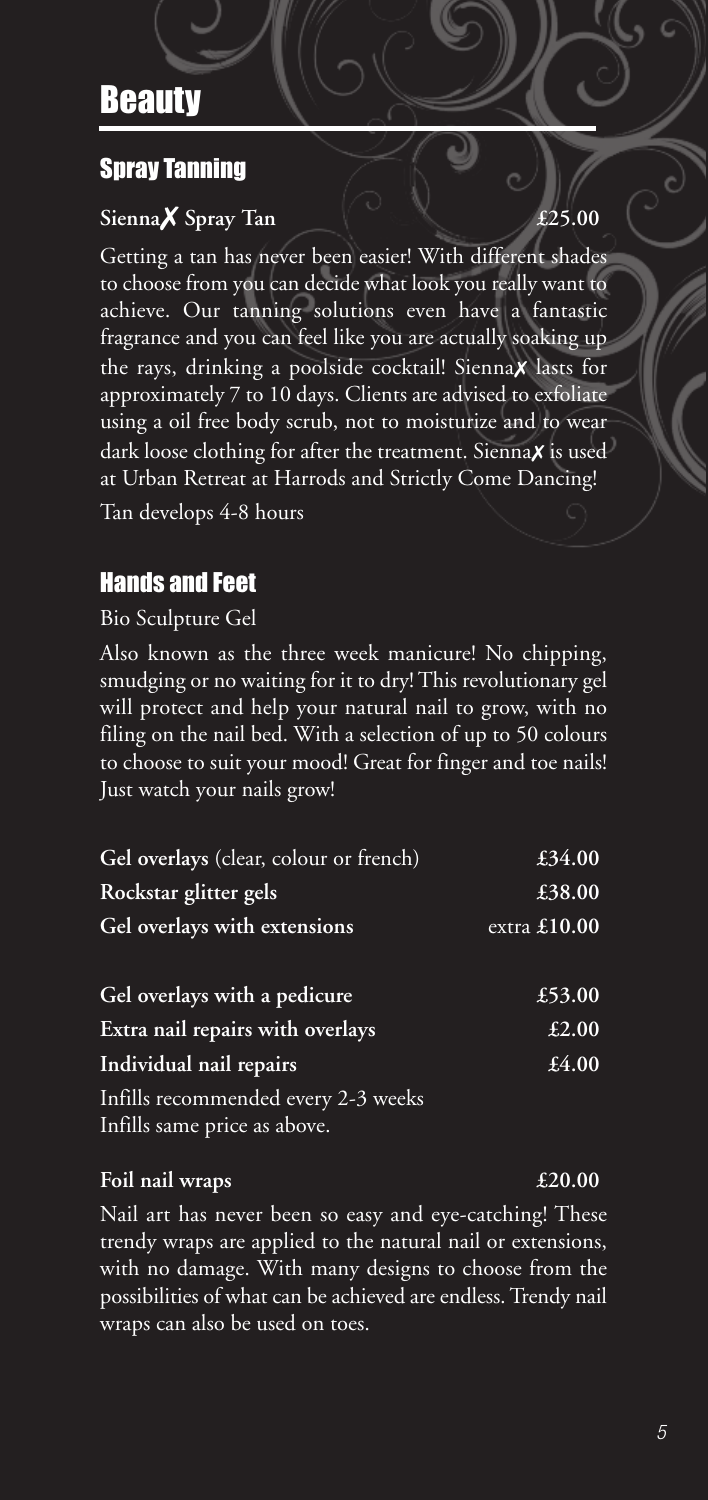## Hands

|                                          | £16.00                                                |
|------------------------------------------|-------------------------------------------------------|
|                                          | $\overline{\text{£}19.00}$                            |
|                                          |                                                       |
|                                          | £25.00                                                |
| Includes a relaxing hand and arm massage |                                                       |
|                                          | £27.00                                                |
|                                          | £33.00                                                |
|                                          | A relaxing hand and arm massage and heated mittens to |
|                                          |                                                       |
|                                          |                                                       |
|                                          |                                                       |

## Feet

Lay back and relax with our pedicures in the ambiance of low lighting, candles and soft music.

| File and paint                                              | £16.00 |
|-------------------------------------------------------------|--------|
| <b>Full pedicure</b>                                        | £30.00 |
| Includes exfoliation, hard skin removal, cuticle work and a |        |
| foot and lower leg massage and varnish.                     |        |

#### **Luxury pedicure £35.00**

Hard, rough skin? Tired, swollen feet? Relax while heated booties stimulate blood circulation, helping to absorb and penetrate oils and creams, to refresh, soften and deeply moisturize, including varnish.

**Gift vouchers available to treat that someone special! 20% off walk-in ladies colour & beauty 25% cancellation fee if appointments are cancelled within 24 hours or missed**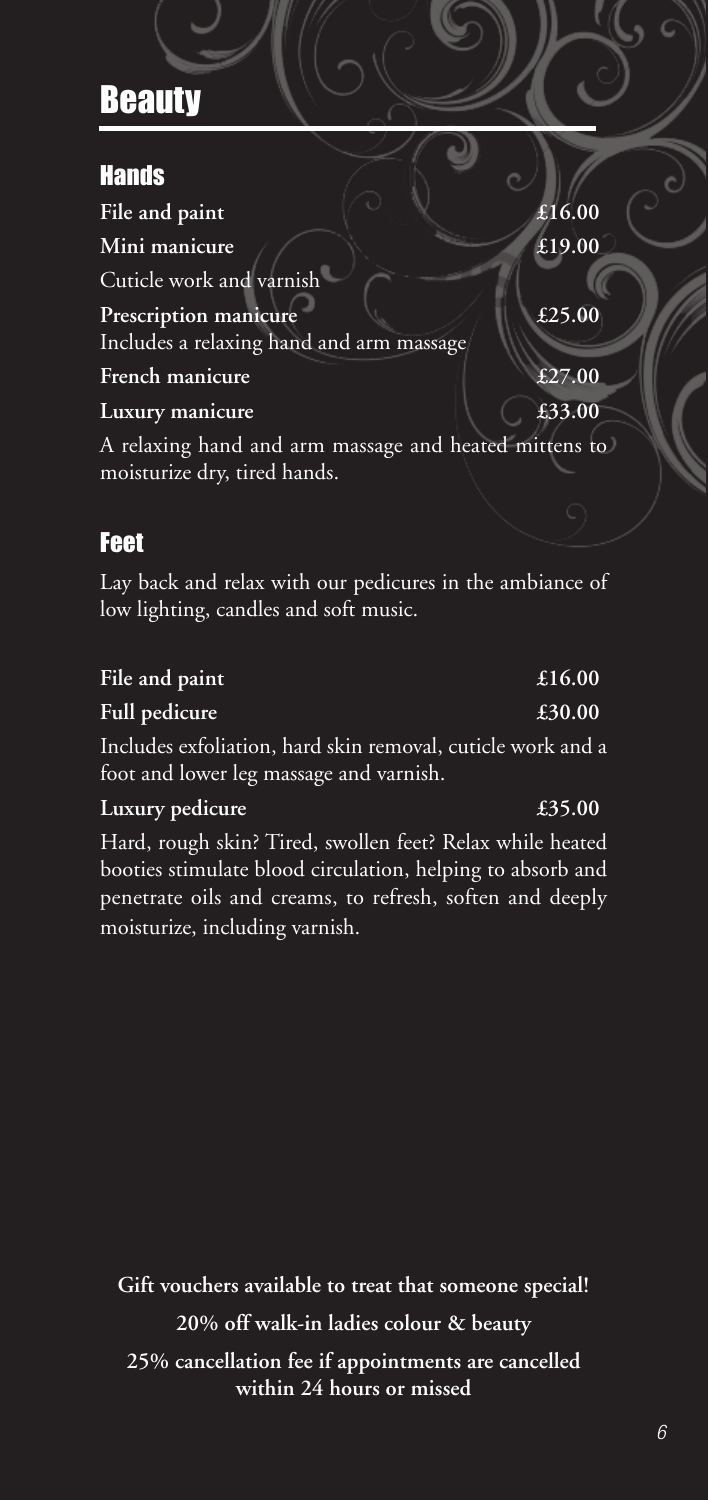## Eye Treatments

**Semi-Permanent eyelash extensions £60.00**

Va-Va-Voom your eyes with eyelash extensions! A fantastic new semi-permanent method of creating longer, fuller lashes that last for up to 2 months. Lashes feel comfortable, virtually weightless and look and feel as if their your own.

**Infills needed every 2 weeks £25.00 Eyebrow** shape **Exercise Exercise E10.00 Eyebrow tint £11.00 Eyelash tint £19.00**

## **Total eye look £35.00**

Eyebrow shape and tint and an eyelash tint

## **Eyelash lift £30.00**

Ditch the eyelash curlers! Curl your natural lashes with a lash lift, includes a tint.

## Facials

Every facial is prescribed for you to suit your skin needs. Using safe and natural ingredients leaving you and your skin, glowing, refreshed and radiant.

## **Basic facial one £27.00**

Includes a steamed double cleanse, exfoliation, massage, mask and moisturizer

## **Basic facial two £27.00**

Includes a steamed double cleanse, exfoliation, extraction, mask and moisturizer

## **The prescription facial £42.00**

A facial tailored to your needs. This super relaxing jammed-packed facial includes a steamed double cleanse, a power exfoliation, extractions, a relaxing face, neck and shoulder massage, a mask, boosters, moisturizers and eye creams.

### *7*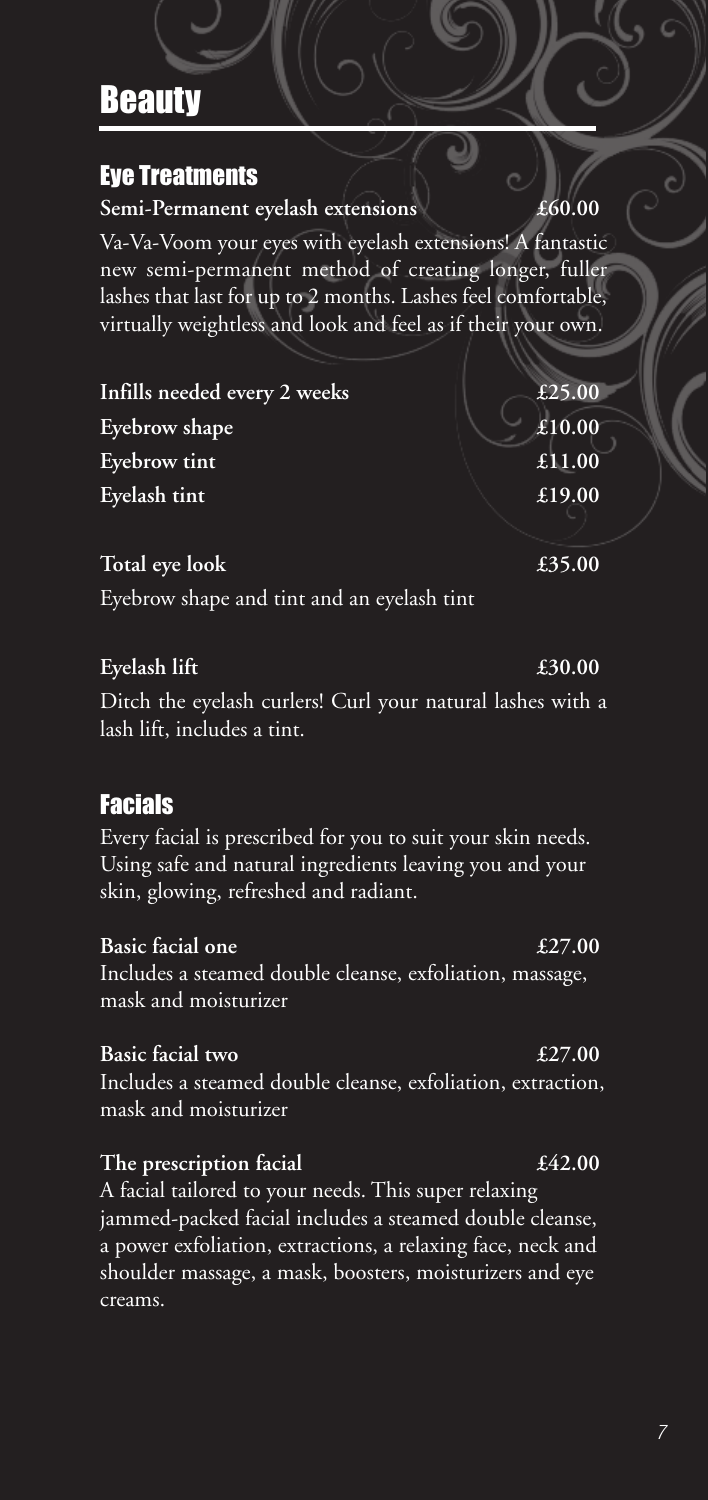## **Specialist Facials**

### **Microdermabrasion**

Microdermabrasion is a system of intense exfoliation and resurfacing using ultra-fine crystals that rejuvenates your skin. The crystals work as a gentle abrasive on your skin to remove dead skin cells layer by layer.

The vacuum action of the machine stimulates the circulation and promotes increased blood flow to the area. The production of collagen and elastin is stimulated, which results in a firmer, more youthful looking skin giving you immediate results.

#### **Microdermabrasion can treat?**

- Acne & acne scarring
- Fine lines and wrinkles
- Ageing skin dull and tired skin
- Uneven skin tone
- Dry and dehydrated skin
- Pigmentation and blemishes

| Dermaflash-40mins                     | £30.00  |
|---------------------------------------|---------|
| Course of 8 dermaflash                | £200.00 |
| Full dermabrasion 1hr 15mins          | £45.00  |
| Course of 8 full dermabrasion facials | £310.00 |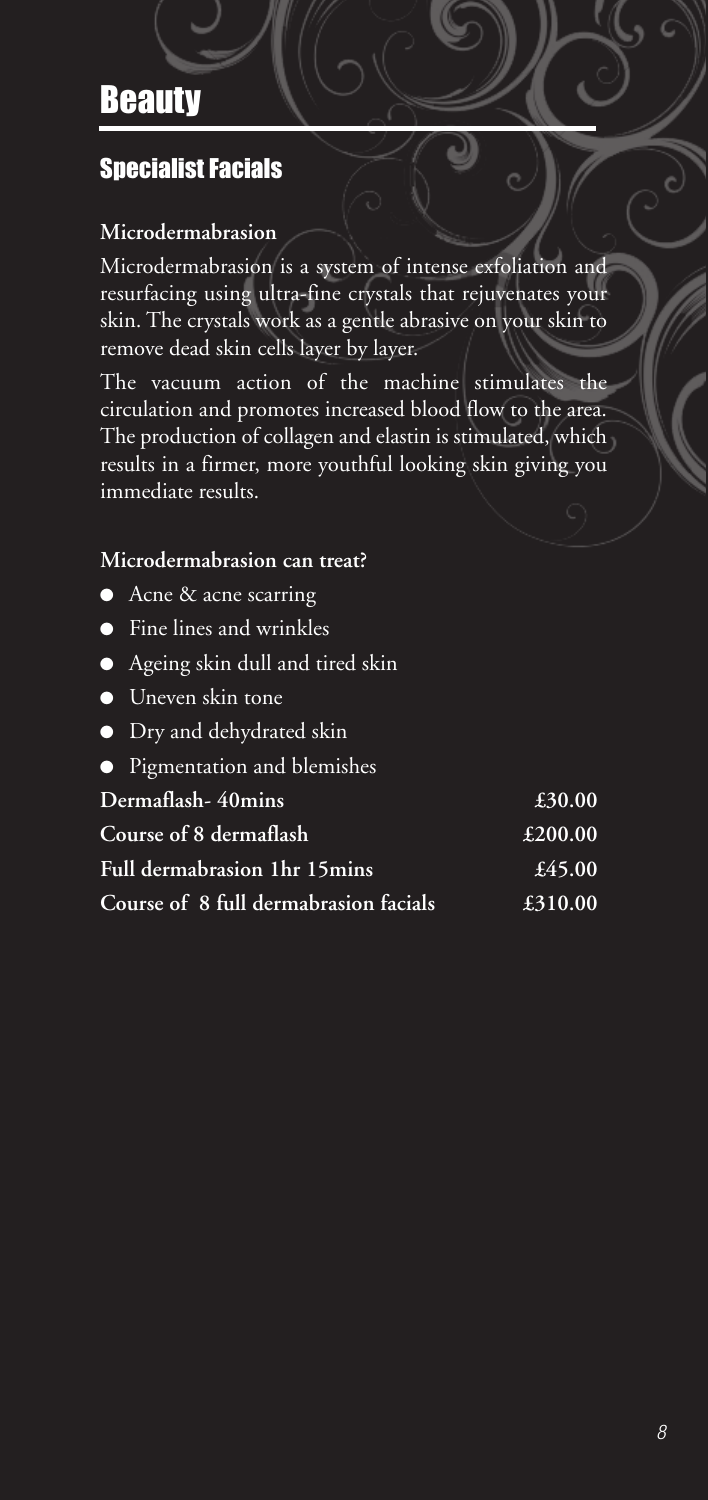## Body Treatments

### **G5 Body contouring £22.00**

This popular cellulite treatment breaks down stubborn cellulite and helps with lifting the body shape giving you immediate results. Great just before the summer!

**Course of 8 £150.00**

### **Back treatment E40.00**

Take a load off with our super smoothing back treatment designed to rid your muscles of stress and skin impurities. A deep cleansing scrub is followed by extractions and then an aromatherapy massage designed for your backs most stressed parts.

## **Full body sea salt scrub £45.00**

A hydroxy acid salt scrub exfoliating dead and dry skin cells. Followed by a moisturizing full body massage, leaving your skin incredibly glowing and moisturized and your mind and soul relaxed. A great treatment just before a holiday!

#### *9*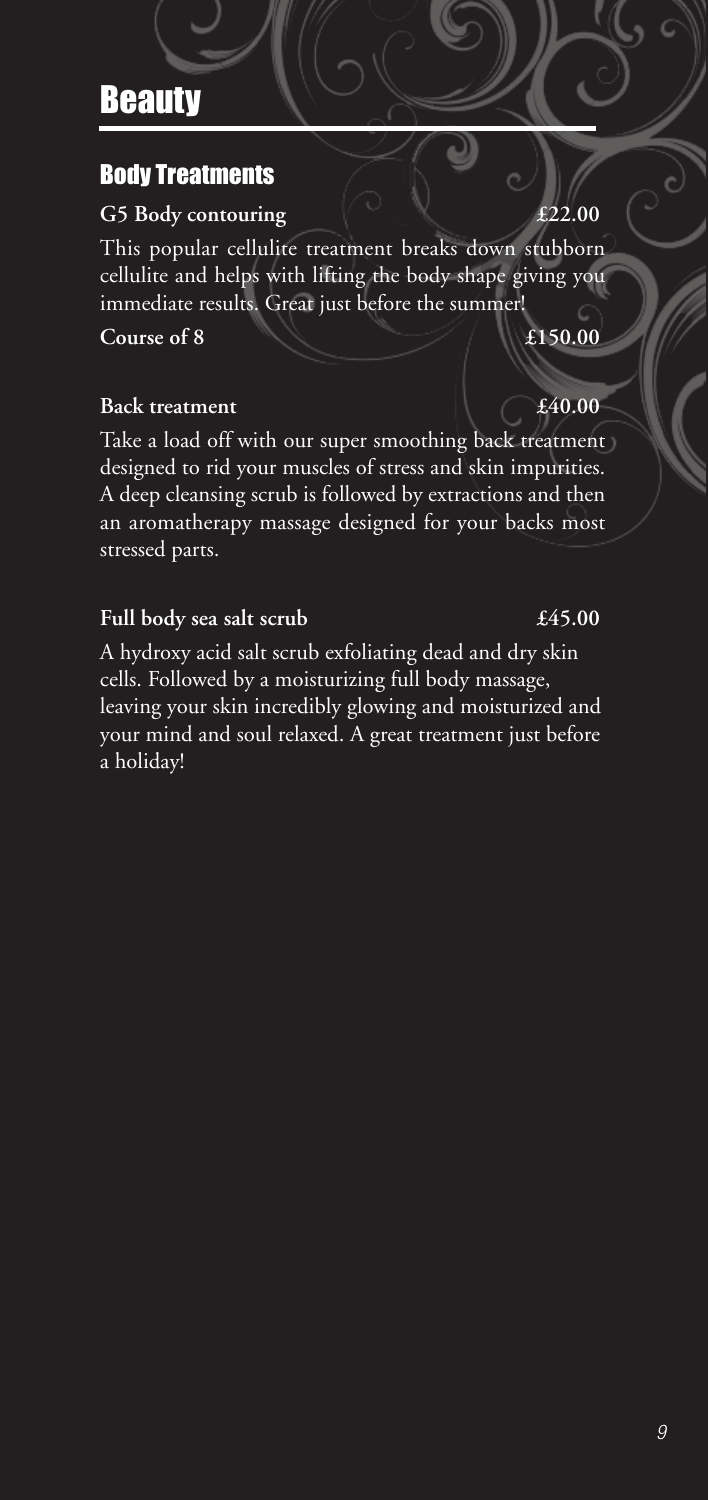## Complimentary Therapy

**Full body swedish massage £39.00 Relaxing back massage £23.00**

#### **Back** *tension massage*

Concentrating on neck and shoulders; this deep penetrating massage to help those aches and pains. This massage starts with a heat lamp and finishes with a G5 session to relieve any stubborn buildup of stress nodules.

#### **Back, neck, head and facial massage £34.00**

Our signature treatment only at urban hair and beauty - an enchanting blissful massage to help those everyday stresses, helping with headaches, eyestrain and tension giving you a good night sleep.

#### **Acupressure sinuses massage £22.00**

Relieving congestion in the forehead and nasal area using decongestant oils together with a lymph drainage massage.

#### **Indian head massage £33.00**

Ancient massage techniques used for thousands of years to relieve sinus problems, headaches, earaches and neck pain.

#### **Reflexology £36.00**

Massage movements rebalance and stimulate reflex points on the foot enabling the body to detoxify and aiding relief to most physical symptoms.

**Course of 5 £160.00**

**Gift vouchers available to treat that someone special! 20% off walk-in ladies colour & beauty 25% cancellation fee if appointments are cancelled within 24 hours or missed**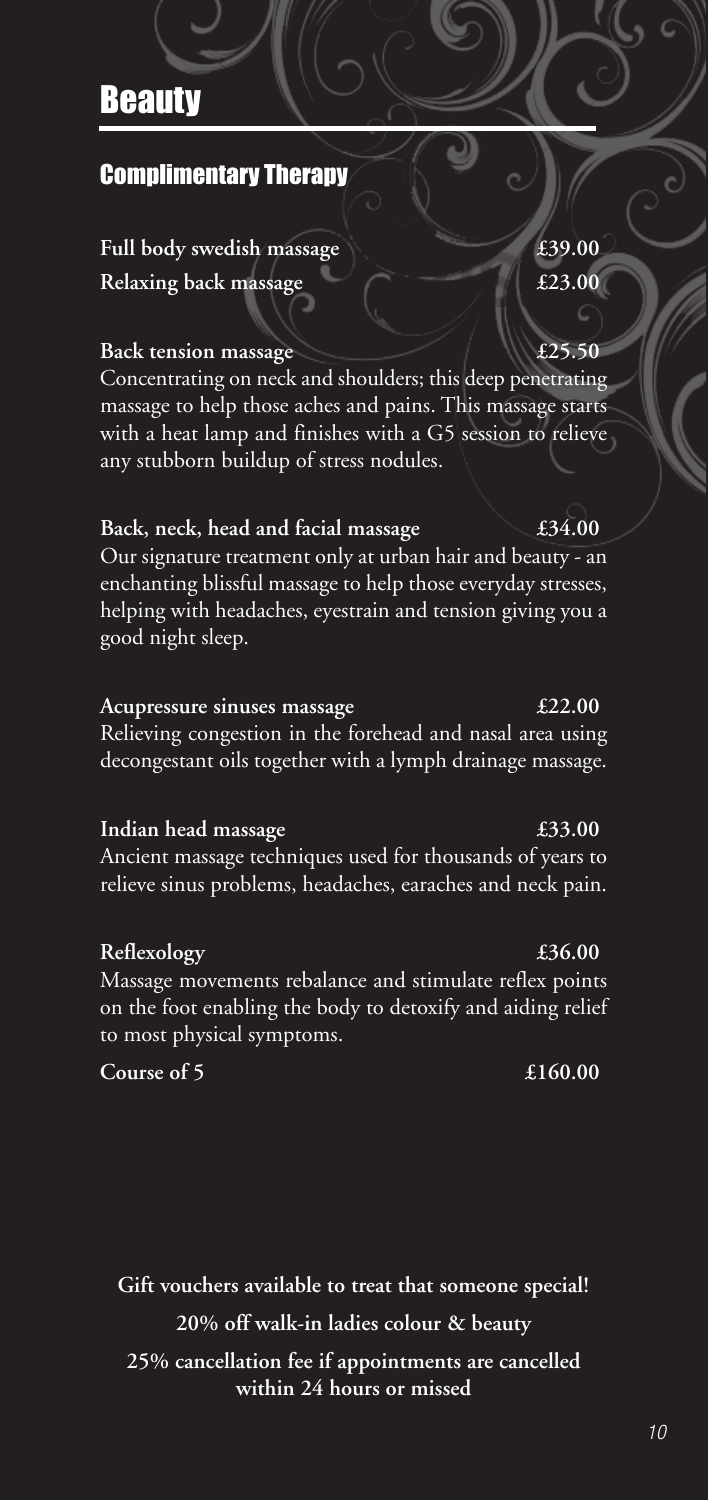## Hot Stone Massage Therapy

Hot stone massage therapy is one of the most relaxing treatments available within the beauty industry.

Pure bliss and a must for those wishing to escape from any stresses and strains.

One massage stroke of the stone is as beneficial as ten massage strokes by hand, bringing you both the physical benefits of relaxation and pain relief, as well as the mental benefits of stress relief and relaxation.

This is an experience not to be missed and will bring about a deep sense of relaxation and softness to the entire body. Hot stones can be added to any facial or massage- just ask!

| Full body massage 1 <sup>3</sup> /4 hours | £52.00 |
|-------------------------------------------|--------|
| Back, neck and shoulder 3/4 hour          | £31.00 |
| Back, neck, head and face 11/4 hours      | £40.00 |

## Make-Up

Using a wide range of selective make-up for your skin complexion, tones and techniques to suit you.

**Bridal** make-up *£60.00* For the perfect finish to the big day! The price includes a consultation and trial two weeks before and application on the day. **Special occasion make-up** *£30.00* 

## Ear Piercing

Nickel free! The minimum age is 4 months; a parent or guardian (over 18 years) must accompany customers under the age of 16. **£20.00- £27.00**